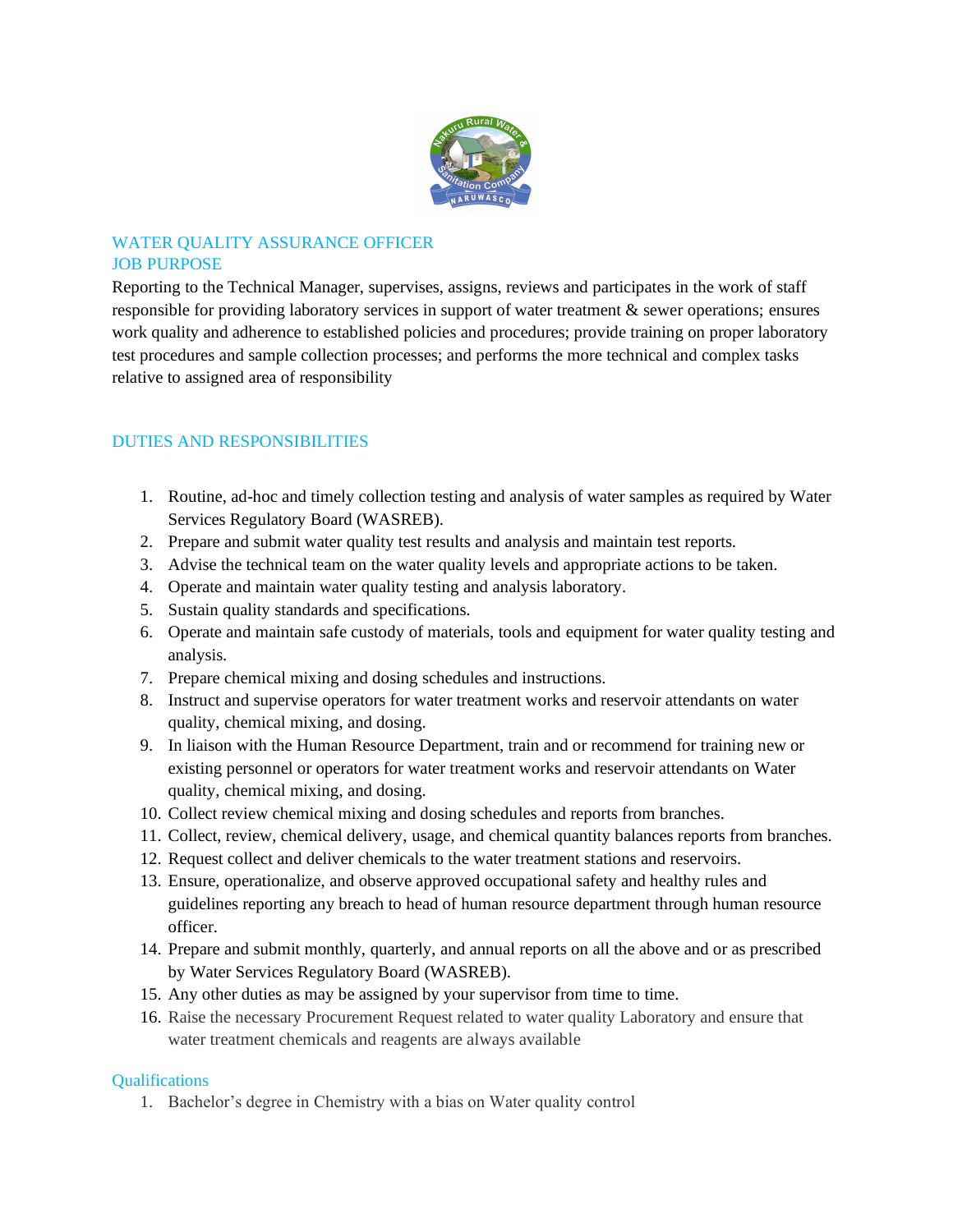- 2. In-depth skills and knowledge in Water quality control/Analysis
- 3. Understanding of WHO/WASREB/KEBS drinking water standards guidelines.
- 4. Minimum of 5 years of relevant experience, at least 1 years in Humanitarian or working in water quality control laboratory as Laboratory Technologist, Water Laboratory Technician or Water Quality Analyst

### Required Qualifications

- Bachelor's degree in Analytical Chemistry, Biological, Microbiological and Applied Sciences, Biochemistry, Microbiology or related field from a recognized institution;
- Proficiency in computer applications.

#### Personal qualities

- 1. Excellent interpersonal and communication skills
- 2. Excellent ability to coherently lead and manage diverse spread-out teams
- 3. Excellent analytical skills
- 4. High level of computer literacy
- 5. Good community mobilization skills
- 6. Individual and group facilitative capacity building skills
- 7. Possess cultural awareness and sensitivity
- 8. Excellent program evaluative and report writing skills.

In addition to the above qualifications ALL candidates MUST fulfill the requirements of Chapter 6 of the Constitution of Kenya, 2010 which include: -

- Certificate of good conduct from the Director of Criminal Investigations.
- Clearance from the Director of Public Prosecutions.
- Clearance from Higher Education Loans Board.
- Clearance from Kenya Revenue Authority.
- Clearance from the Credit Reference Bureau; and
- Clearance from the Ethics and Anti-Corruption Commission

#### Terms of Service and Remuneration

Successful candidates will serve on probation for a minimum period of six (6) months and later be translated to 5 years contract which shall be renewable based on performance.

Interested persons should submit their applications and Curriculum Vitae (CV) including certified copies of academic testimonials, professional certificates, national identity card, and two (2) coloured passport size photos **via email: [info@naruwasco.co.ke](mailto:info@naruwasco.co.ke) To be received on or before Wednesday, 30th April 2021 5.00pm.** 

All applications should be addressed to:

### **The Managing Director, Nakuru Rural Water and Sanitation Company Limited,**